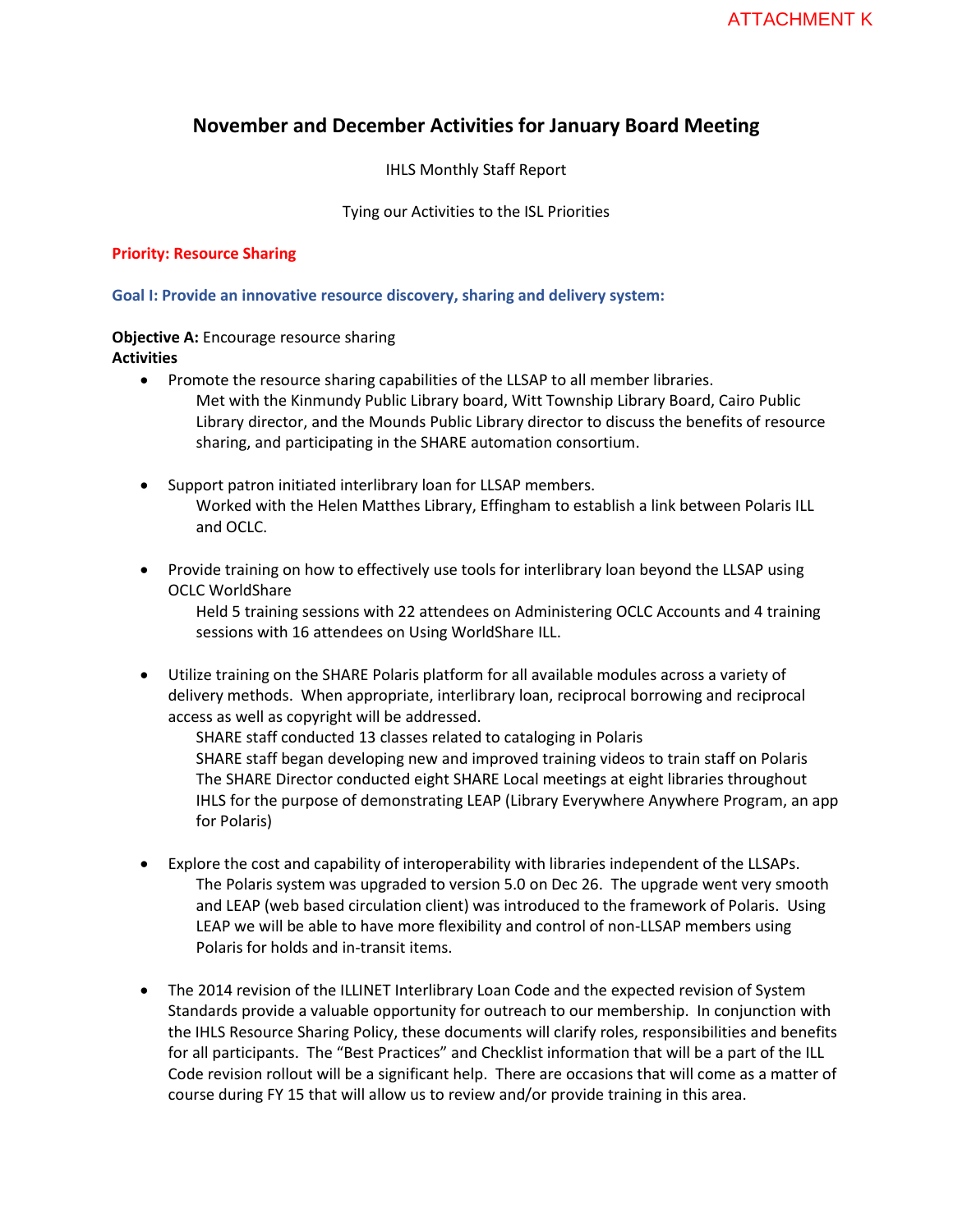- · SHARE trainings---as part of our grant (Growing Resource Sharing in IHLS through Growing SHARE) IHLS staff will have the opportunity to review ILL policies and procedures with new members. Contact with existing members will be made through other SHARE trainings. ILL review will be documented for each training.
	- SHARE staff conducted training at four libraries preparing to Go Live on Polaris.

 $\checkmark$  SHARE Bibliographic Services staff worked with 10 libraries working to add collections to the Polaris Database.

| <b>SHARE Statistics</b> |             |         |            |           |           |             |         |
|-------------------------|-------------|---------|------------|-----------|-----------|-------------|---------|
|                         |             |         | Reciprocal | Pac       |           |             |         |
|                         | Circulation | ILL     | Borrowing  | Searches  | Holdings  | <b>Bibs</b> | Patrons |
|                         |             |         |            |           |           |             |         |
| April 2013              | 770,817     | 61,818  | 48,513     | 661,126   | 8,953,361 | 1,910,883   | 790,049 |
| May 2013                | 743,549     | 114,430 | 61,942     | 1,100,785 | 8,942,050 | 1,920,634   | 784,283 |
| <b>June 2013</b>        | 814,417     | 184,940 | 65,891     | 661,566   | 8,981,075 | 1,905,087   | 788,023 |
| <b>July 2013</b>        | 850,892     | 138,641 | 68,960     | 644,208   | 8,991,402 | 1,928,106   | 784,028 |
| August 2013             | 790,258     | 139,555 | 61,543     | 652,256   | 8,995,814 | 1,929,231   | 798,119 |
| September 2013          | 885,916     | 141,666 | 60,944     | 696,999   | 9,021,461 | 1,935,716   | 800,708 |
| October 2013            | 943,153     | 154,268 | 66,625     | 707,758   | 9,046,157 | 1,935,157   | 802,871 |
| November 2013           | 831,585     | 135,707 | 58,710     | 623,768   | 9,066,327 | 1,934,896   | 804,875 |
| December 2013           | 719,734     | 120,643 | 51,533     | 557,802   | 9,062,746 | 1,931,142   | 807,509 |
| January 2014            | 827,562     | 143,710 | 60,069     | 692,213   | 9,058,711 | 1,884,609   | 808,450 |
| February 2014           | 802,661     | 140,364 | 55,648     | 650,213   | 9,058,711 | 1,884,609   | 805,634 |
| March 2014              | 886,973     | 153,957 | 61,457     | 727,703   | 9,065,928 | 1,884,067   | 803,207 |
| April 2014              | 847,678     | 150,545 | 57,731     | 637,041   | 9,035,531 | 1,886,715   | 802,743 |
| May 2014                | 736,091     | 129,779 | 58,784     | 651,784   | 9,027,758 | 1,886,611   | 802,743 |
| <b>June 2014</b>        | 822,888     | 125,101 | 65,477     | 788,302   | 9,003,233 | 1,883,498   | 797,887 |
| September 2014          | 905,510     | 154,053 | 55,538     | 742,432   | 8,995,198 | 1,872,863   | 810,038 |
| October 2014            | 919,651     | 163,798 | 55,769     | 879,563   | 9,009,041 | 1,828,813   | 811,636 |
| November 2014           | 774,715     | 131,037 | 48,673     | 757,958   | 9,019,234 | 1,830,868   | 814,280 |
| December 2014           | 730,911     | 130,580 | 48,792     | 613,143   | 9,009,264 | 1,841,676   | 805,018 |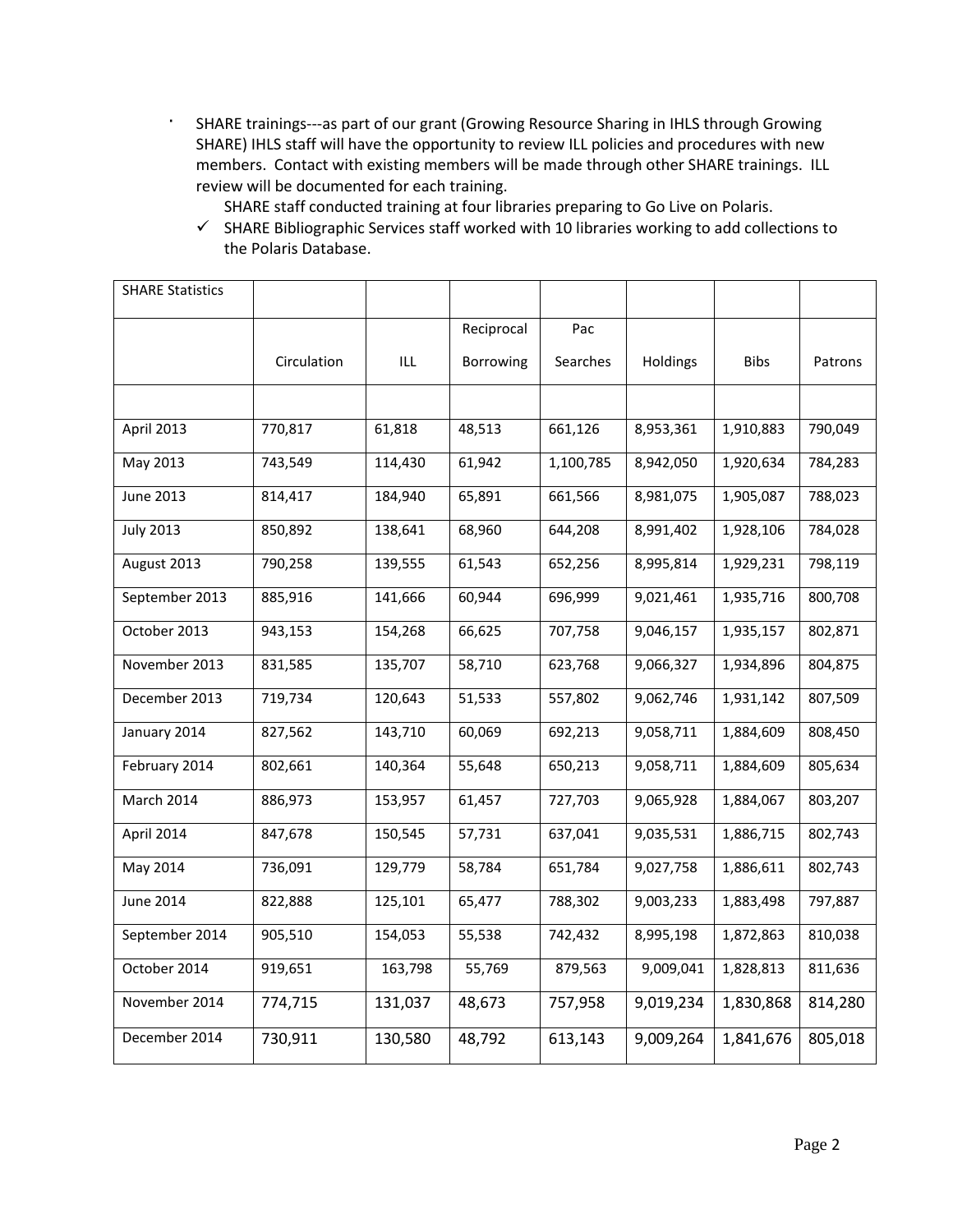**Objective B:** Provide a framework for members to participate in a state-of the-art integrated library system.

### **Activities**

1. Act as legal and financial authority for SHARE.

SHARE member bills were submitted to libraries in December.

2. Evaluate the impact of the uniform cost sharing on all LLSAP members and consider a modified formula for FY2016.

SHARE and IHLS staff have worked on gathering information and projections to provide to the SHARE Finance and Policy Committee to develop projected fees for the next three years (FY16, FY17, and FY18)

3. Continue participation in the Statewide E-Books Grant opportunity. At the end of December, 150 library agencies (180 libraries) are participating in the 3M Cloud consortium. During the months of November and December 14,718 items were checked out from the 3M Cloud Library shared collection. The eAudio Opening Day Collection was launched on December 1, 2014. Scoping or filtering for the 3M Cloud Library shared collection has been

implemented in ten schools.

4. Employ a variety of instructional methods to allow SHARE members to work effectively and efficiently with the ILS, and other shared databases.

SHARE staff continue to provide in-house, in computer lab classes; in member libraries, using the mobile labs; training videos; meetings and classes via Adobe Connect.

5. Promote new membership in the SHARE LLSAP through the *Growing Resource Sharing in IHLS Through Growing SHARE* grant. IHLS will continually consider opportunities to more fully involve these members in resource sharing.

met with the Kinmundy Public Library board, Witt Township Library Board, Cairo Public Library director, and the Mounds Public Library director to discuss the benefits of resource sharing, and participating in the SHARE automation consortium.

**Objective C:** Ensure the integrity of bibliographic records.

## **Activities**

1. Maintain the requirement that all bibliographic records (with the exception of equipment, on order and E-book) must be OCLC derived records and have an OCLC control number to ensure database standards and mitigate duplicate records.

IHLS staff merged/cleaned up 3987 duplicate bibliographic records in November and 2668 duplicates bibliographic records in the SHARE system in December. IHLS staff cleaned up 6924 volume issues in November and 7803 volume issues in

- December.
- 2. Support a Cataloging Center operation for SHARE Full members for copy and original cataloging of MARC bibliographic records and the creation of local authority records to enhance recovery. Service options are Cataloging Library (Full member meets continuing education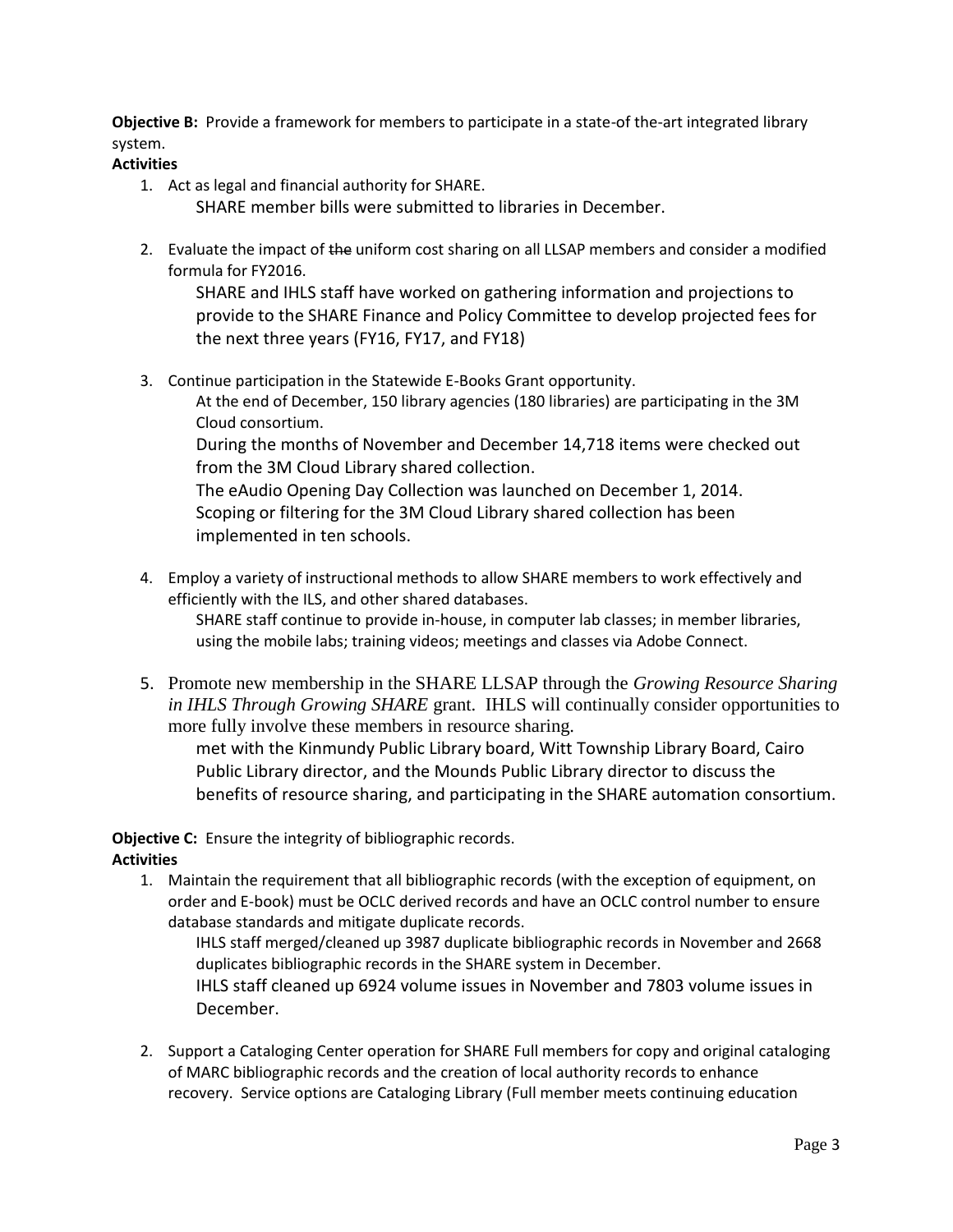requirements for cataloging staff and performs own cataloging); Barcoding A Library (Full member sends all new materials to Center for copy and original cataloging and assessed fee based on percentage of library's materials budget); Barcoding B Library (full member sends new materials as needed for original cataloging and assessed fee of \$10 per item cataloged). Any item that meets the Cataloging Maintenance Center's (CMC) eligible collections criteria for free cataloging is passed on to the CMC.

IHLS Staff cataloged 1049 materials for SHARE member libraries in December and 953 materials in November.

IHLS Staff cataloged 81 "retrocon" materials for new SHARE member libraries in December and 214 "retrocon" materials in November.

3. Provide appropriate training for cataloging.

Classes were offered in Book Cataloging, Searching and Editing in OCLC, Searching and Matching (AKA can this record be used), Using Serials Module, and Barcoding. Staff also hosted SHARE Chat sessions and a Cataloging Training Session via Adobe Connect.

**Objective D**: Operate Cataloging Maintenance Centers on behalf of libraries in Illinois. **Activities**

1. Fulfill NACO (Name Authority Cooperative Program of the PCC) obligation by creating a minimum of 100 name or uniform title authority records per year.

Added 14 name authorities in November and 31 name authorities in December. Added 10 series authorities in November and 16 series authorities in December in the SHARE database.

- 2. Continue support of LLSAP database cleanup efforts in LLSAP. Cleanup up 794 bibliographic records in SHARE in November and 920 bibliographic records in SHARE in December Cataloged 29 materials in November and 80 materials in December for Illinois Libraries.
- 3. Cooperate with Illinois State Library staff to identify statewide cataloging needs and develop strategies to meet them, prioritizing statewide initiatives that require cataloging expertise to ensure statewide access and resource sharing assistance with projects as agreed upon. Staff attended a meeting concerning the Digital History Grant. Hosted a RDA in Local Databases program for the LLSAPs in Illinois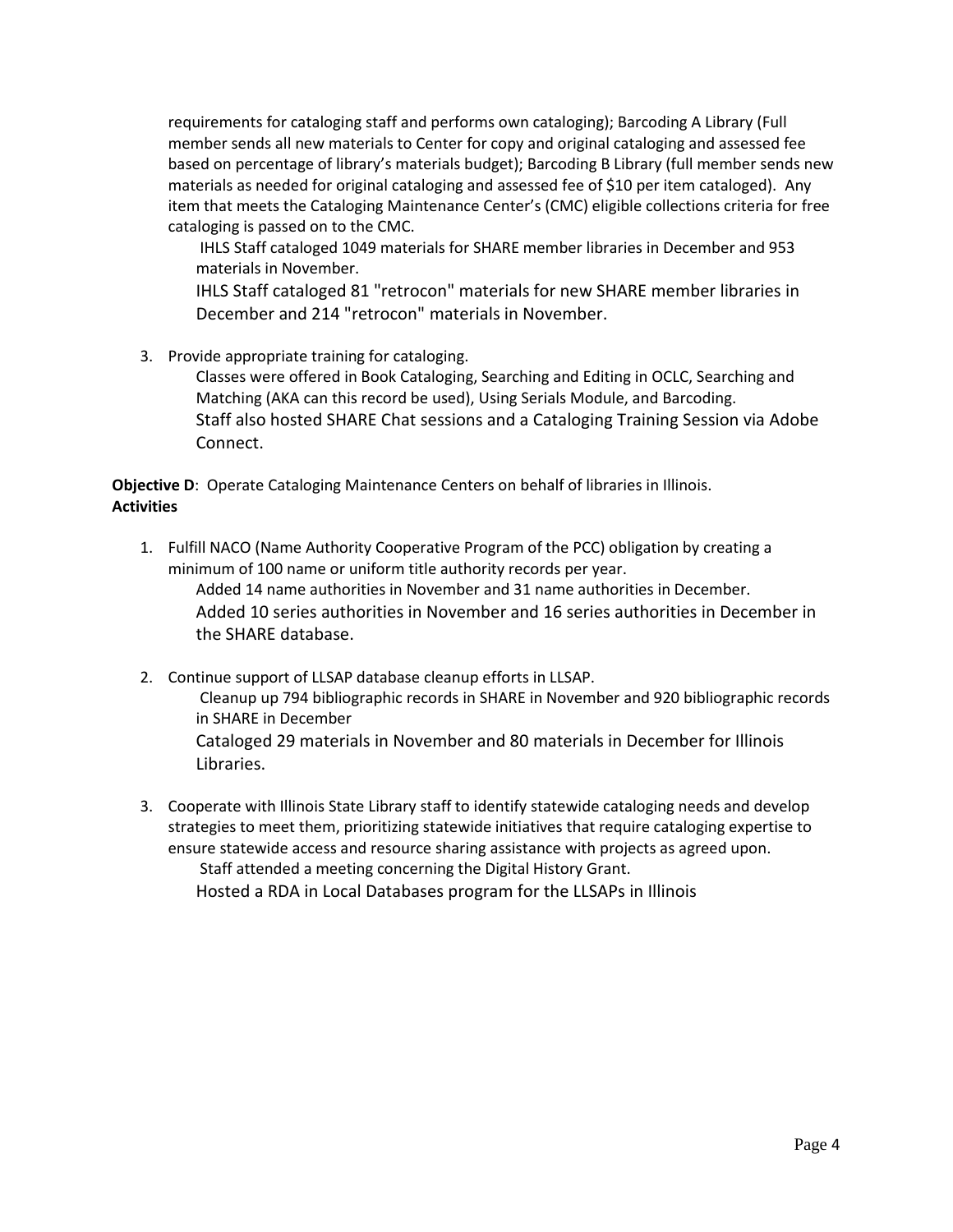**Goal II: Provide a sustainable delivery system that provides the best service possible for Illinois libraries and their users.**

**Objective A**: Ensure that IHLS delivery of library materials is accurate, timely, and meets member library needs.

## **Activities**

| November 2014  | Delivery picked up<br>/delivered | <b>ILDS Delivery</b><br>Items to Hub | <b>ILDS Delivery</b><br>Items from Hub |
|----------------|----------------------------------|--------------------------------------|----------------------------------------|
| Champaign      | 206860                           | 27096                                | 27010                                  |
| <b>DuQuoin</b> | 77751                            | 18026                                | 18974                                  |
| Edwardsville   | 159209                           | 27846                                | 27171                                  |

| December 2014  | Delivery picked up<br>/delivered | <b>ILDS Delivery</b><br>Items to Hub | <b>ILDS Delivery</b><br>Items from Hub |
|----------------|----------------------------------|--------------------------------------|----------------------------------------|
| Champaign      | 185337                           | 28012                                | 25951                                  |
| <b>DuQuoin</b> | 86512                            | 21058                                | 20483                                  |
| Edwardsville   | 174411                           | 30929                                | 30151                                  |

#### **Priority: Illinois Machine Sublending Agency**

**Goal: Provide good customer service and well maintained machines to patrons of the Talking Books Program.**

**Objective:** Support the statewide machine lending program located in DuQuoin. **Activities**

- 1. Contract with the Illinois State Library to manage statewide services. Required monthly reports were submitted to the National Library Service.
- 2. Serve all persons eligible for service within the state of Illinois as stipulated in the agreement with NLS.

|                | C <sub>1</sub> s Sent | <b>DS1s Sent</b> | <b>DA1s Sent</b> | <b>BARD Inquiries</b><br><b>Responded To</b> |
|----------------|-----------------------|------------------|------------------|----------------------------------------------|
| August 2014    | 9                     | 173              | 94               | 13                                           |
| September 2014 | 22                    | 154              | 134              | 15                                           |
| October 2014   | 23                    | 121              | 177              | 10                                           |
| November 2014  | 10                    | 110              | 114              | 12                                           |
| December 2014  | 15                    | 86               | 154              | 11                                           |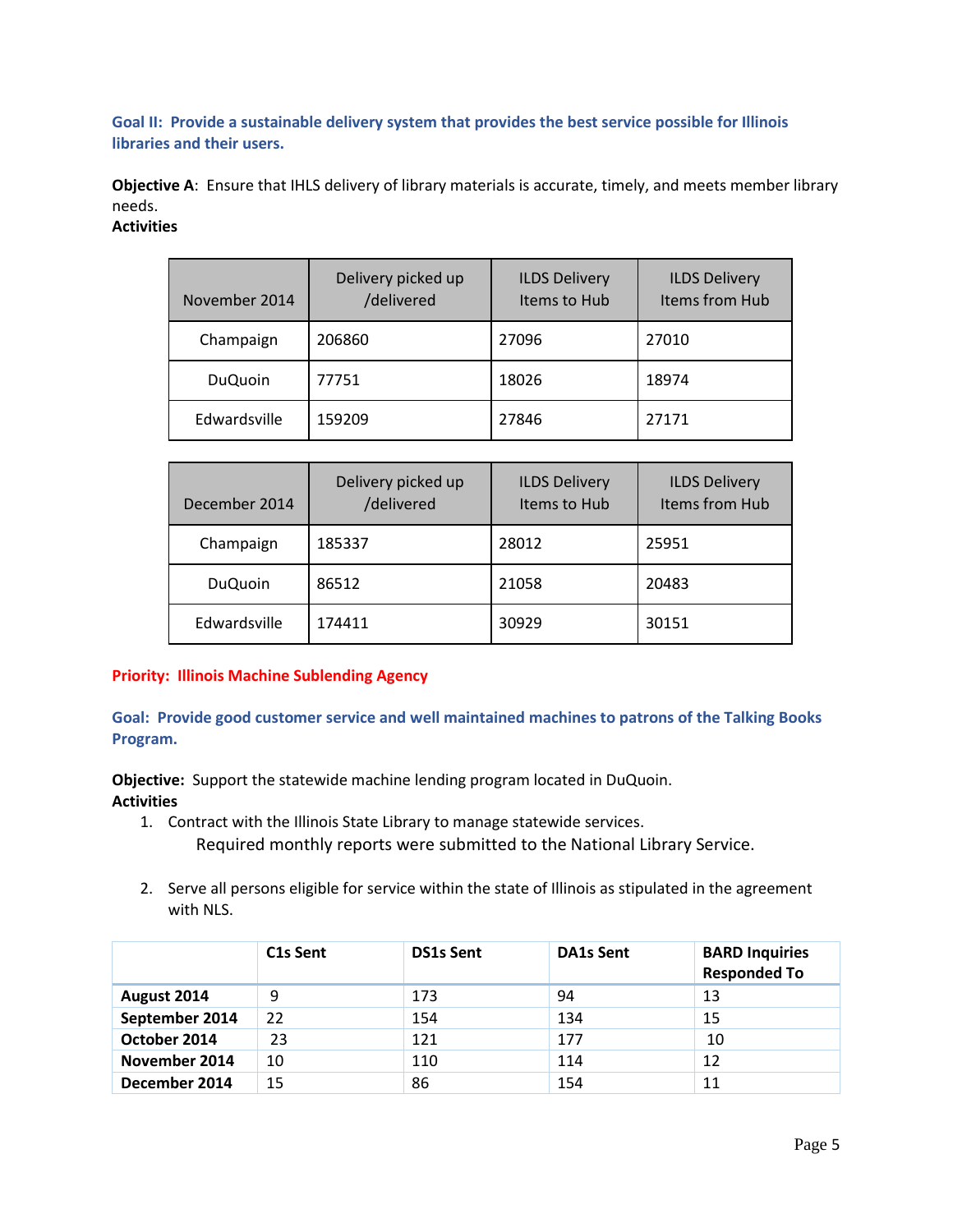3. Participate in the planning, coordination and evaluation of Illinois Talking Book Service, and ensure appropriate provision of services by staying informed of current procedures and trends related to Talking Books, the National Library Services/Library of Congress and librarianship in general.

November 3 - IMSA Manager, IMSA Director, and IHLS Human Resources Director met to go over Performance Evaluations policies and procedures.

November 6 - Manager participated in conference call for Midlands Conference Planning Committee.

November 12 & 13 - 2 IMSA Machine Clerks and IMSA Patron Services Coordinator traveled to Springfield to participate in NLS and TBBS orientation.

November 18 - IMSA staff meeting.

December - Performance Evaluations for IMSA staff completed.

December 4 - Manager participated in KLAS Conference Programming Committee conference call.

December 9 - IMSA Patron Services Coordinator participated in Parents of Children with Visual Impairments Conference Committee conference call.

December 12 - IMSA Manager in Springfield for Directors meeting and Patron Advisory Committee meeting.

December 18 - IMSA staff meeting.

4. Ensure the efficient and successful provision of service in accordance with the Revised Standards and Guidelines.

Filled all requests for machines and equipment within 2 business days of receipt.

Responded to all BARD inquiries in a timely and efficient manner.

#### **In FY15**

The department will move forward with new leadership and significant staff turnover.

### **Priority: Administrative Activities**

#### **Goal 1: Ensure effective utilization of IHLS resources**

# **Objective A**: Ensure fiscal accountability

**Activities:**

1. Maintain IT support for IHLS staff including support of videoconferencing and Adobe Connect, as well as computer and server support.

IT continues to support the office of IHLS. Currently the Network Administrator position is open in the Edwardsville office and we are attempting to fill it.

2. Develop and implement a detailed telecommuting policy.

Telecommuting policy has been in effect since 7/2014 and employees seem to like the flexibility to help balance home, work life.

IT has provided training on forwarding office telephones and connecting to the VPN for full access to work resources and telephone system.